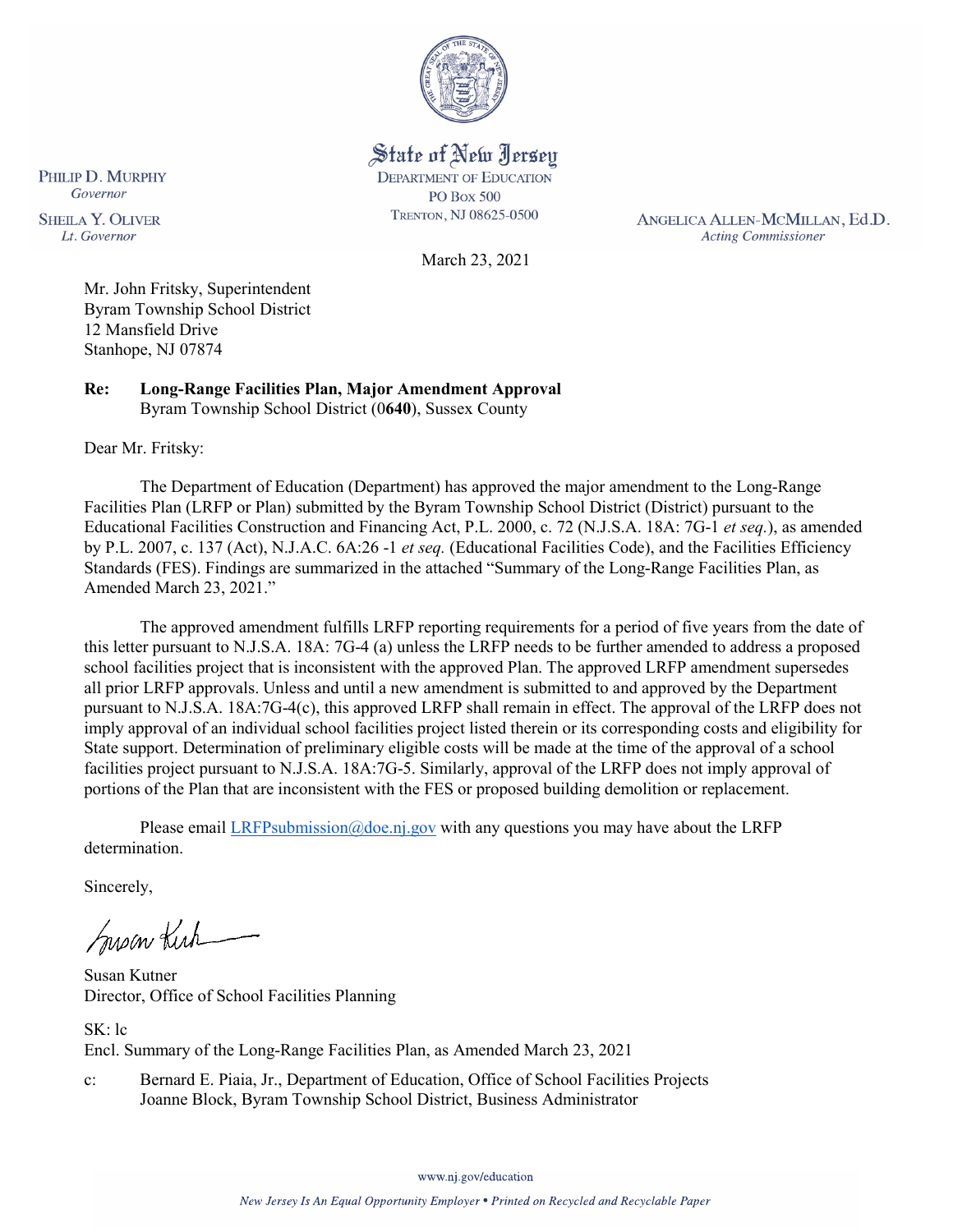# **Byram Township School District (0**640**) Summary of the Long-Range Facilities Plan, as Amended March 23, 2021**

The Department of Education (Department) has completed its review of the major amendment to the Long-Range Facilities Plan (LRFP or Plan) submitted by the Byram Township School District (District) pursuant to the Educational Facilities Construction and Financing Act, P.L. 2000, c. 72 (N.J.S.A. 18A: 7G-1 *et seq.*), as amended by P.L. 2007, c. 137 (Act), N.J.A.C. 6A:26-1 et seq. (Educational Facilities Code), and the Facilities Efficiency Standards (FES).

The following provides a summary of the District's approved amended LRFP. The summary is based on the standards set forth in the Act, the Educational Facilities Code, the FES, District-reported information in the Department's LRFP reporting system, and supporting documentation. The referenced reports in *italic* text are standard reports available on the Department's LRFP website.

#### **1. Inventory Overview**

The District is classified as a Regular Operating District (ROD) for funding purposes. It provides services for students in grades PK-8.

The District identified existing and proposed schools, sites, buildings, rooms, and site amenities in its LRFP. Table 1 lists the number of existing and proposed district schools, sites, and buildings. Detailed information can be found in the *School Asset Inventory Report* and the *Site Asset Inventory Report.*

**As directed by the Department, school facilities projects that have received initial approval by the Department and have been approved by the voters, if applicable, are represented as "existing" in the LRFP.** Approved projects that include new construction and/or the reconfiguration/reassignment of existing program space are as follows: n/a.

| Category                                     | <b>Existing</b> | <b>Proposed</b> |
|----------------------------------------------|-----------------|-----------------|
| Number of Schools (assigned DOE school code) |                 |                 |
| Number of School Buildings <sup>1</sup>      |                 |                 |
| Number of Non-School Buildings <sup>2</sup>  |                 |                 |
| Number of Vacant Buildings                   |                 |                 |
| Number of Sites                              |                 |                 |

#### **Table 1: Number of Schools, School Buildings, and Sites**

Based on the existing facilities inventory submitted by the District:

- Schools using leased buildings (short or long-term):  $n/a$
- Schools using temporary classroom units (TCUs), excluding TCUs supporting construction:  $n/a$
- Vacant/unassigned school buildings: Former Byram Lakes Consolidated Elementary School

 $\overline{a}$ 

<span id="page-1-1"></span><span id="page-1-0"></span>*<sup>1</sup>* Includes district-owned buildings and long-term leases serving students in district-operated programs

<sup>&</sup>lt;sup>2</sup> Includes occupied district-owned buildings not associated with a school, such as administrative buildings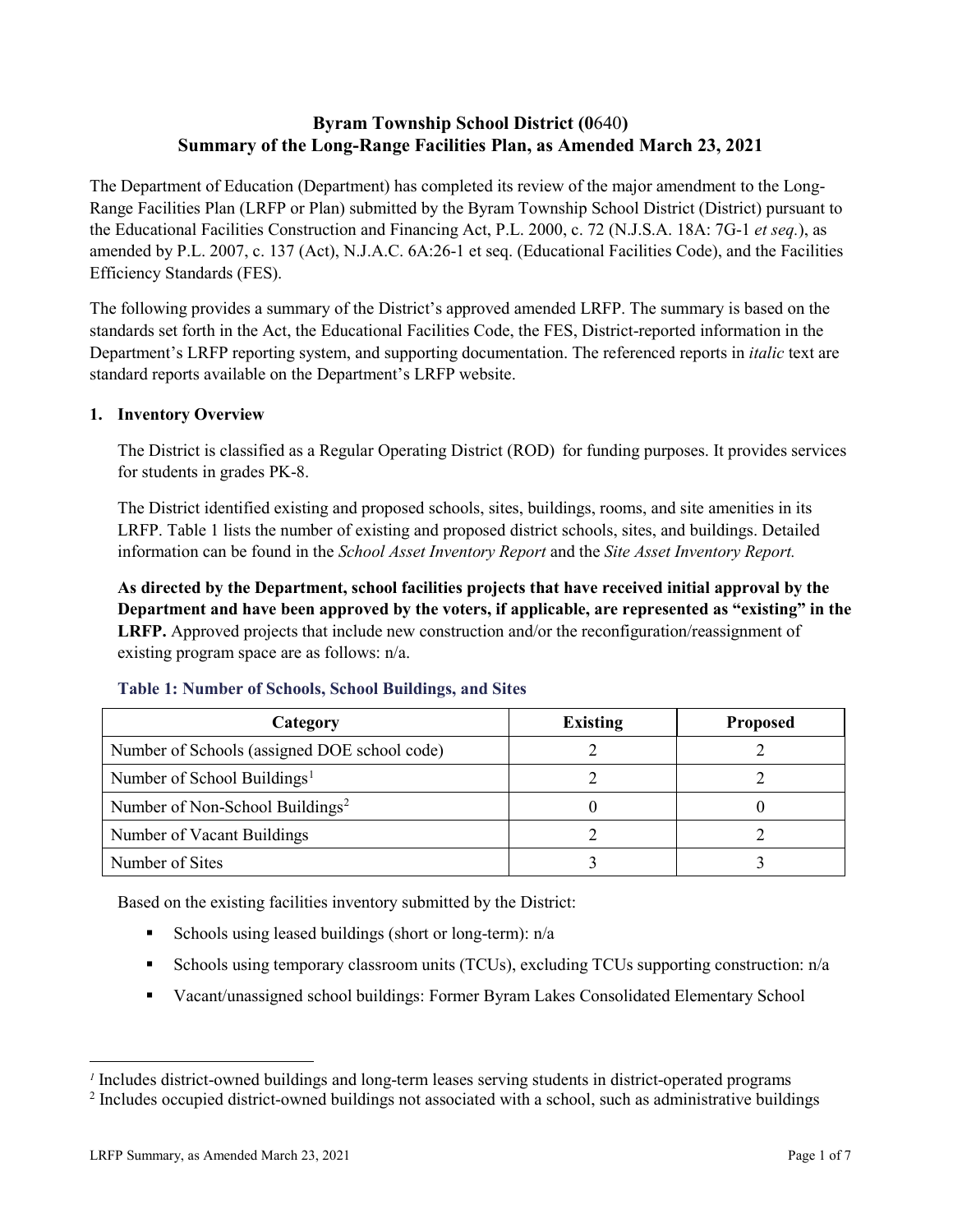Findings:

The Department has determined that the proposed inventory is adequate for approval of the District's LRFP amendment. However, the LRFP determination does not imply approval of an individual school facilities project listed within the LRFP; the District must submit individual project applications for project approval.

### **2. District Enrollments**

The District determined the number of students, or "proposed enrollments," to be accommodated for LRFP planning purposes on a district-wide basis and in each school.

The Department minimally requires the submission of a standard cohort-survival projection using historic enrollment data from the Application for School State Aid (ASSA) or NJ Smart. The cohort-survival method projection method forecasts future students based upon the survival of the existing student population as it moves from grade to grade. A survival ratio of less than 1.00 indicates a loss of students, while a survival ratio of more than 1.00 indicates the class size is increasing. For example, if a survival ratio tracking first to second grade is computed to be 1.05, the grade size is increasing by 5% from one year to the next. The cohort-survival projection methodology works well for communities with stable demographic conditions. Atypical events impacting housing or enrollments, such as an economic downturn that halts new housing construction or the opening of a charter or private school, typically makes a cohort-survival projection less reliable.

### **Proposed enrollments are based on a modified cohort-survival enrollment projection.**

Adequate supporting documentation was submitted to the Department to justify the proposed enrollments. Table 2 provides a comparison of existing and projected enrollments. All totals include special education students.

|                              | <b>Existing Enrollments</b> | <b>District Proposed Enrollments</b> |
|------------------------------|-----------------------------|--------------------------------------|
| <b>Grades</b>                | 2019-20                     | 2023-2024                            |
| PK (excl. private providers) | 40                          | 29                                   |
| Grades K to 5                | 501                         | 518                                  |
| Grades 6 to 8                | 275                         | 284                                  |
| Grades 9 to 12               |                             |                                      |
| <b>Totals PK to 12</b>       | 816                         | 831                                  |

# **Table 2: Enrollments**

Findings:

The Department has determined the District's proposed enrollments to be acceptable for approval of the District's LRFP amendment. The Department will require a current enrollment projection at the time an application for a school facilities project is submitted incorporating the District's most recent enrollments in order to verify that the LRFP's planned capacity is appropriate for the updated enrollments.

# **3. District Practices Capacity**

Based on information provided in the room inventories, District Practices Capacity was calculated for each school building to determine whether adequate capacity is proposed for the projected enrollments based on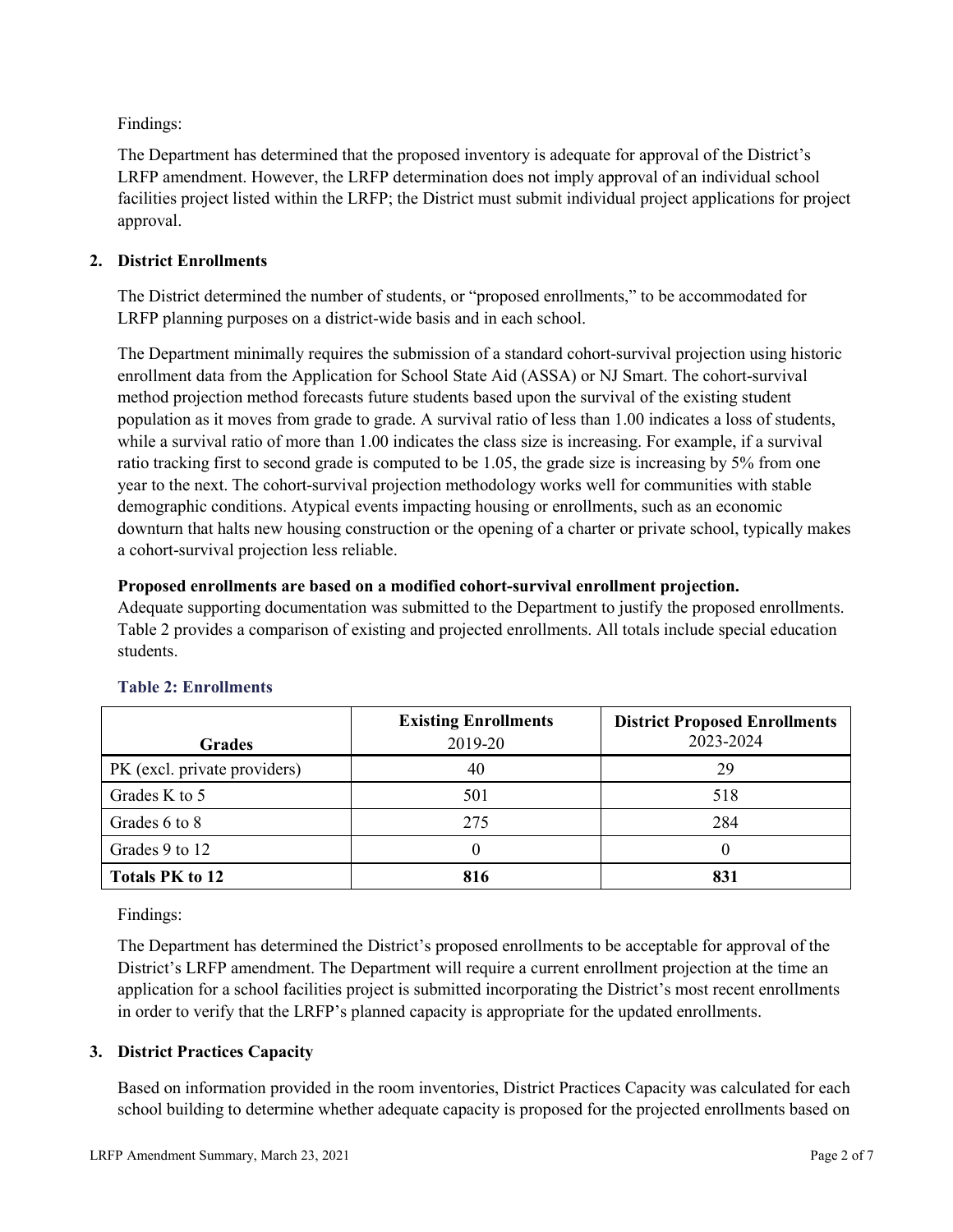district scheduling and class size practices. The capacity totals assume instructional buildings can be fully utilized regardless of school sending areas, transportation, and other operational issues. The calculations only consider district-owned buildings and long-term leases; short term leases and temporary buildings are excluded. **A capacity utilization factor of 90% for classrooms serving grades K-8 and 85% for classrooms serving grades 9-12 is applied in accordance with the FES.** No capacity utilization factor is applied to preschool classrooms.

In certain cases, districts may achieve adequate District Practices Capacity to accommodate enrollments but provide inadequate square feet per student in accordance with the FES, resulting in educational adequacy issues and "Unhoused Students." Unhoused students are considered in the "Functional Capacity" calculations used to determine potential State support for school facilities projects and are analyzed in Section 4.

Table 3 provides a summary of proposed enrollments and existing and proposed District-wide capacities. Detailed information can be found in the LRFP website reports titled *FES and District Practices Capacity Report, Existing Rooms Inventory Report, and Proposed Rooms Inventory Report.*

| <b>Grades</b>              | <b>Proposed</b><br><b>Enrollments</b> | <b>Existing</b><br><b>District</b><br><b>Practices</b><br>Capacity | <b>Existing</b><br>Deviation* | <b>Proposed</b><br><b>District</b><br><b>Practices</b><br>Capacity | <b>Proposed</b><br>Deviation* |
|----------------------------|---------------------------------------|--------------------------------------------------------------------|-------------------------------|--------------------------------------------------------------------|-------------------------------|
| Elementary ( $PK$ to 5)    | 547                                   | 559.09                                                             | 12.09                         | 559.09                                                             | 12.09                         |
| Middle $(6 \text{ to } 8)$ | 284                                   | 284.56                                                             | 0.56                          | 284.56                                                             | 0.56                          |
| High $(9 \text{ to } 12)$  | 0                                     | 0.00                                                               | 0.00                          | 0.00                                                               | 0.00                          |
| <b>District Totals</b>     | 831                                   | 843.65                                                             | 12.65                         | 843.65                                                             | 12.65                         |

|  |  | <b>Table 3: District Practices Capacity Analysis</b> |  |  |
|--|--|------------------------------------------------------|--|--|
|--|--|------------------------------------------------------|--|--|

*\* Positive numbers signify surplus capacity; negative numbers signify inadequate capacity. Negative values for District Practices capacity are acceptable for approval if proposed enrollments do not exceed 100% capacity utilization.*

Considerations:

- **Based on the proposed enrollments and existing room inventories, the District is projected to have** inadequate capacity for the following grade groups, assuming all school buildings can be fully utilized: n/a
- Adequate justification has been provided by the District if the proposed capacity for a school significantly deviates from the proposed enrollments. Generally, surplus capacity is acceptable for LRFP approval if additional capacity is not proposed through new construction.

# Findings:

The Department has determined that proposed District capacity, in accordance with the proposed enrollments, is adequate for approval of the District's LRFP amendment. The Department will require a current enrollment projection at the time an application for a school facilities project is submitted, incorporating the District's most recent Fall Enrollment Report, in order to verify that the LRFP's planned capacity meets the District's updated enrollments.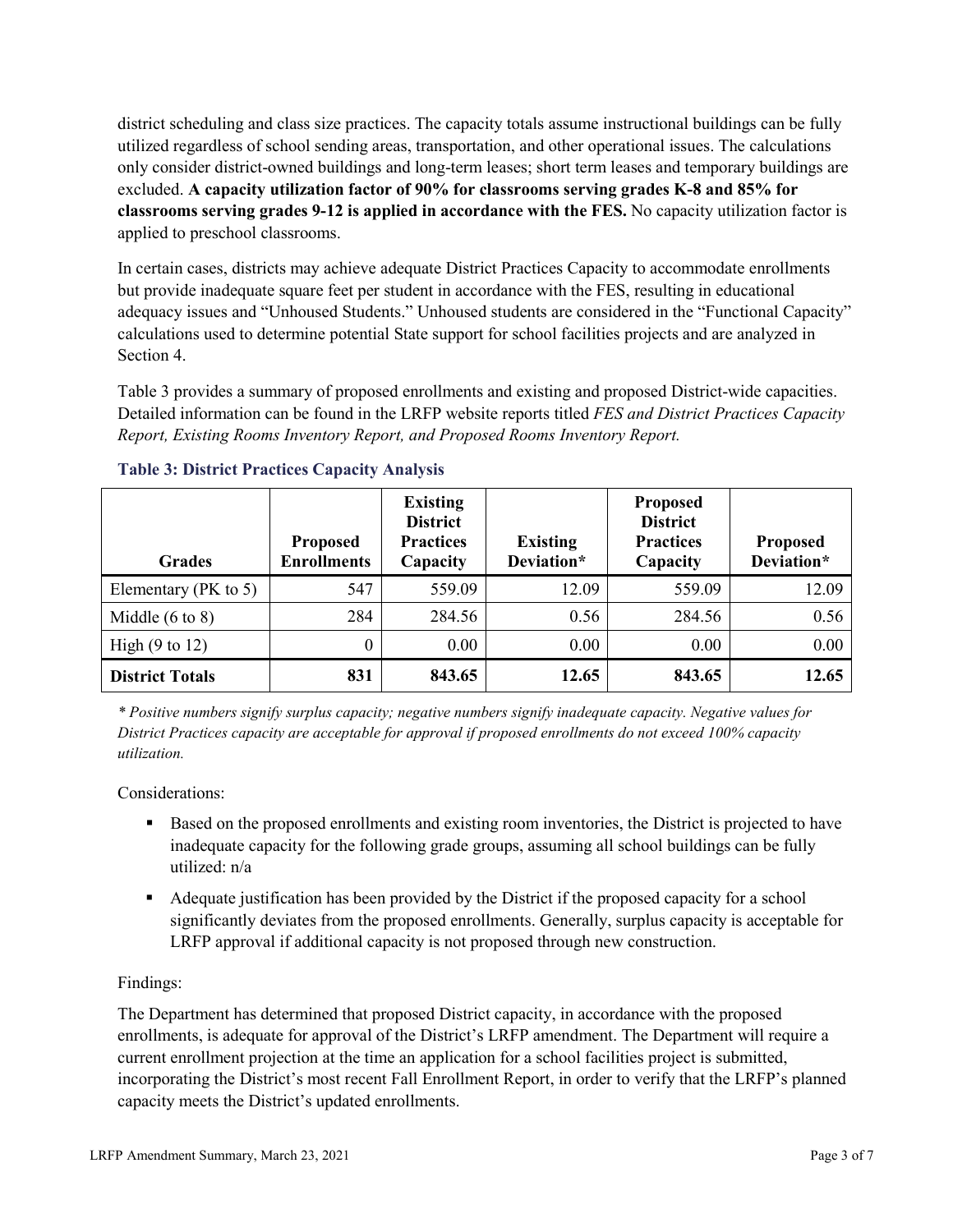### **4. New Construction Funding Eligibility**

*Functional Capacity* was calculated and compared to the proposed enrollments to provide a **preliminary estimate** of Unhoused Students and new construction funding eligibility. **A final determination will be made at the time of project application approval.**

*Functional Capacity* is the adjusted gross square footage of a school building *(total gross square feet minus excluded space)* divided by the minimum area allowance per full-time equivalent student for the grade level contained therein. *Unhoused Students* is the number of students projected to be enrolled in the District that exceeds the Functional Capacity of the District's schools pursuant to N.J.A.C. 6A:26-2.2(c). *Excluded Square Feet* includes (1) square footage exceeding the FES for any pre-kindergarten, kindergarten, general education, or self-contained special education classroom; (2) grossing factor square footage *(corridors, stairs, mechanical rooms, etc.)* that exceeds the FES allowance, and (3) square feet proposed to be demolished or discontinued from use. Excluded square feet may be revised during the review process for individual school facilities projects.

Table 4 provides a preliminary assessment of the Functional Capacity, Unhoused Students, and Estimated Maximum Approved Area for Unhoused Students for each FES grade group. The calculations exclude temporary facilities and short-term leased buildings. School buildings proposed for whole or partial demolition or reassignment to a non-school use are excluded from the calculations pending project application review. If a building is proposed to be reassigned to a different school, the square footage is applied to the proposed grades after reassignment. Buildings that are not assigned to a school are excluded from the calculations. In addition, only preschool students eligible for state funding (former ECPA students) are included. Detailed information concerning the calculations can be found in the *Functional Capacity and Unhoused Students Report* and the *Excluded Square Footage Report.*

| Category                                     | PK/K to 5 | 6 to 8   | 9 to 12  | <b>Total</b> |
|----------------------------------------------|-----------|----------|----------|--------------|
| Eligible PK /K-12 Proposed Enrollments       | 547       | 284      | 0        |              |
| FES Area Allowance (SF/student)              | 125.00    | 134.00   | 151.00   |              |
| <b>Prior to Completion of Proposed Work:</b> |           |          |          |              |
| <b>Existing Gross Square Feet</b>            | 104,699   | 66,065   | $\theta$ | 170,764      |
| <b>Adjusted Gross Square Feet</b>            | 94,733    | 64,281   | $\theta$ | 159,054      |
| <b>Adjusted Functional Capacity</b>          | 749.45    | 487.85   | 0.00     |              |
| <b>Unhoused Students</b>                     | 0.00      | 0.00     | 0.00     |              |
| Est. Max. Area for Unhoused Students         | 0.00      | 0.00     | 0.00     |              |
| <b>After Completion of Proposed Work:</b>    |           |          |          |              |
| Gross Square Feet                            | 104,699   | 66,065   | $\theta$ | 170,764      |
| New Gross Square Feet                        | $\theta$  | $\Omega$ | $\Omega$ | 0            |
| <b>Adjusted Gross Square Feet</b>            | 94,733    | 64,281   | $\Omega$ | 159,054      |
| <b>Functional Capacity</b>                   | 749.45    | 487.85   | 0.00     |              |
| <b>Unhoused Students after Construction</b>  | 0.00      | 0.00     | 0.00     |              |
| Est. Max. Area Remaining                     | 0.00      | 0.00     | 0.00     |              |

#### **Table 4: Estimated Maximum Approved Area for Unhoused Students**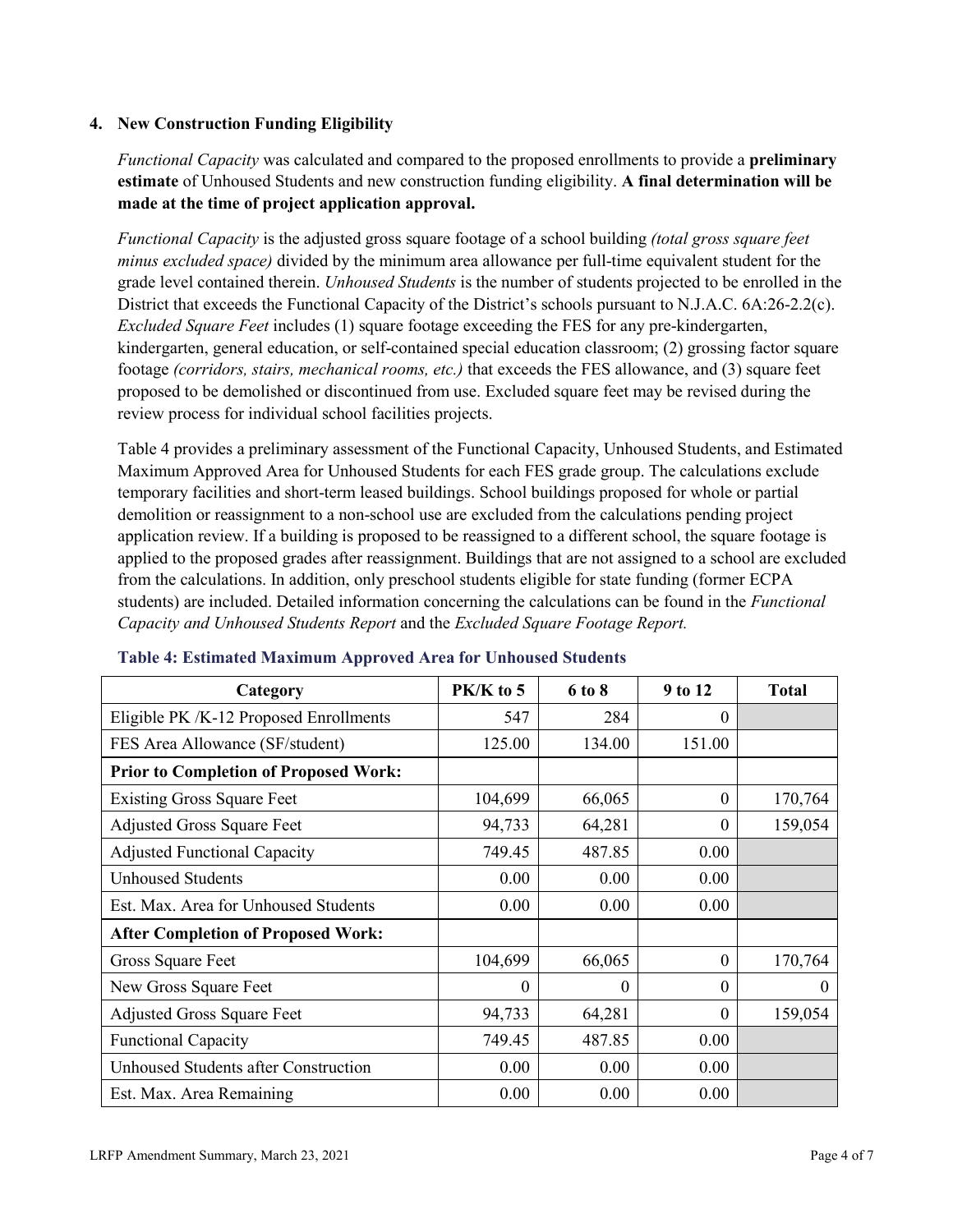Facilities used for non-instructional or non-educational purposes are ineligible for State support under the Act. However, projects for such facilities shall be reviewed by the Department to determine whether they are consistent with the District's LRFP and whether the facility, if it is to house students (full or part time) conforms to educational adequacy requirements. These projects shall conform to all applicable statutes and regulations.

Estimated costs represented in the LRFP by the District are for capital planning purposes only. The estimates are not intended to represent preliminary eligible costs or final eligible costs of approved school facilities projects.

Considerations:

- The District does not have approved projects pending completion, as noted in Section 1, that impact the Functional Capacity calculations.
- **The Functional Capacity calculations** *exclude* square feet proposed for demolition or discontinuation for the following FES grade groups and school buildings pending a feasibility study and project review: n/a.
- Based on the preliminary assessment, the District has Unhoused Students prior to the completion of proposed work for the following FES grade groups: n/a.
- New construction is proposed for the following FES grade groups: n/a.
- Proposed new construction exceeds the estimated maximum area allowance for Unhoused Students prior to the completion of the proposed work for the following grade groups: n/a.
- The District, based on the preliminary LRFP assessment, will not have Unhoused Students after completion of the proposed LRFP work. If the District is projected to have Unhoused Students, adequate justification has been provided to confirm educational adequacy in accordance with Section 6 of this determination.

### Findings:

Functional Capacity and Unhoused Students calculated in the LRFP are preliminary estimates. Preliminary Eligible Costs (PEC) and Final Eligible Costs (FEC) will be included in the review process for specific school facilities projects. A feasibility study undertaken by the District is required if building demolition or replacement is proposed per N.J.A.C. 6A:26-2.3(b)(10).

# **5. Proposed Work**

The District assessed program space, capacity, and physical plant deficiencies to determine corrective actions. Capital maintenance, or *"system actions,"* address physical plant deficiencies due to operational, building code, and /or life cycle issues. Inventory changes, or *"inventory actions,*" add, alter, or eliminate sites, site amenities, buildings, and/or rooms.

The Act (N.J.S.A. 18A:7G-7b) provides that all school facilities shall be deemed suitable for rehabilitation unless a pre-construction evaluation undertaken by the District demonstrates to the satisfaction of the Commissioner that the structure might pose a risk to the safety of the occupants even after rehabilitation or that rehabilitation is not cost-effective. Pursuant to N.J.A.C. 6A:26-2.3(b)(10), the Commissioner may identify school facilities for which new construction is proposed in lieu of rehabilitation for which it appears from the information presented that new construction is justified, provided, however, that for such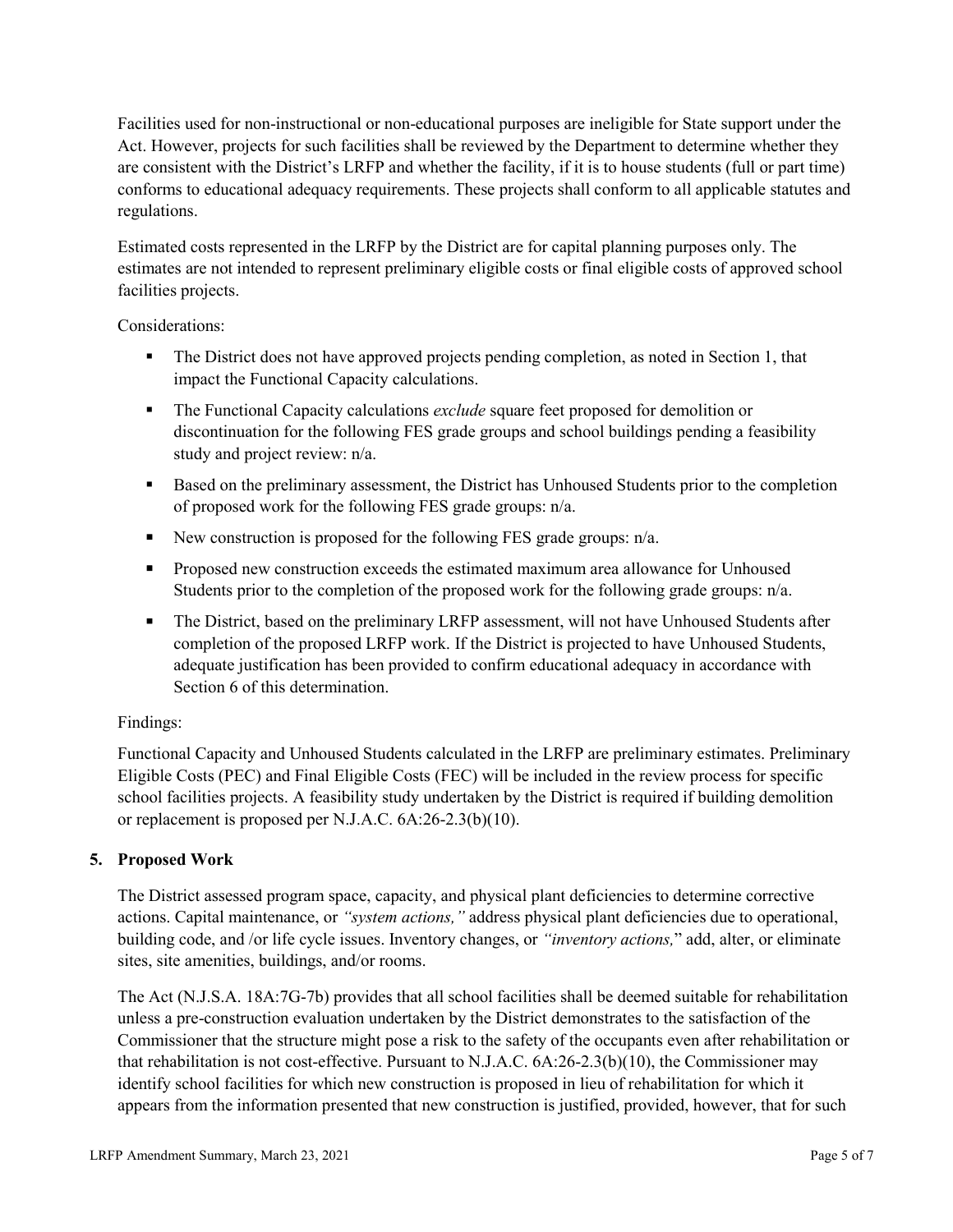school facilities so identified, the District must submit a feasibility study as part of the application for the specific school facilities project. The cost of each proposed building replacement is compared to the cost of additions or rehabilitation required to eliminate health and safety deficiencies and to achieve the District's programmatic model.

Table 5 lists the scope of work proposed for each school based on the building(s) serving their student population. Proposed inventory changes are described in the LRFP website reports titled *"School Asset Inventory Report and "Proposed Room Inventory Report."* Information concerning proposed systems work, or capital maintenance can be found in the "LRFP Systems Action Summary Report."

With the completion of the proposed work, the following schools are proposed to be eliminated:  $n/a$ ; the following schools are proposed to be added: n/a.

| <b>Proposed Scope of Work</b>                                                                  | <b>Applicable Schools</b>                                        |
|------------------------------------------------------------------------------------------------|------------------------------------------------------------------|
| <b>Renovation only</b> (no new construction)                                                   |                                                                  |
| System actions only (no inventory actions)                                                     | Byram Lakes Elementary (010), Byram<br>Intermediate School (030) |
| Existing inventory actions only (no systems actions)                                           | n/a                                                              |
| Systems and inventory changes                                                                  | n/a                                                              |
| <b>New construction</b>                                                                        |                                                                  |
| Building addition only (no systems actions)                                                    | n/a                                                              |
| Renovation and building addition (system, existing<br>inventory, and new construction actions) | n/a                                                              |
| New building on existing site                                                                  | n/a                                                              |
| New building on new or expanded site                                                           | n/a                                                              |
| Site and building disposal (in addition to above scopes)                                       |                                                                  |
| Partial building demolition                                                                    | n/a                                                              |
| Whole building demolition                                                                      | n/a                                                              |
| Site and building disposal or discontinuation of use                                           | n/a                                                              |

#### **Table 5: School Building Scope of Work**

Findings:

The Department has determined that the proposed work is adequate for approval of the District's LRFP amendment. However, Department approval of proposed work in the LRFP does not imply the District may proceed with a school facilities project. The District must submit individual project applications with cost estimates for Department project approval. Both school facilities project approval and other capital project review require consistency with the District's approved LRFP.

### **6. Proposed Room Inventories and the Facilities Efficiency Standards**

The District's proposed school buildings were evaluated to assess general educational adequacy in terms of compliance with the FES area allowance pursuant to N.J.A.C. 6A:26-2.2 and 2.3.